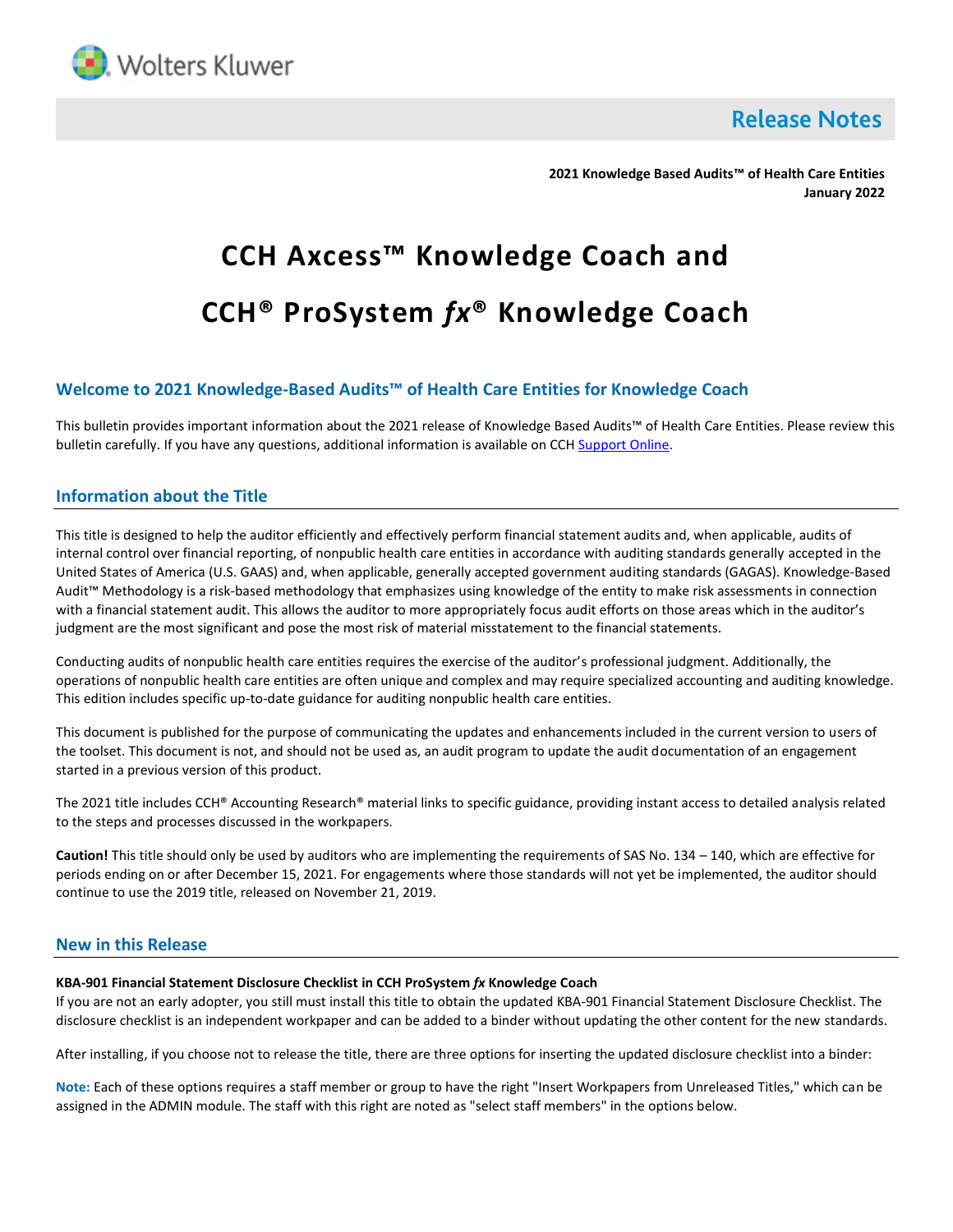- Select staff members can insert the updated checklist and delete the existing checklist from the binder. The new checklist will not include any of the prior responses. However, the user can refer to the checklist in the prior year binder and copy/paste any relevant information.
- Select staff members can use the Update Knowledge Coach Content feature to update to the 2021 checklist. To do this, first check in all workpapers except KBA-901 Financial Statement Disclosures Checklists to avoid accidentally updating other workpapers. Then, right-click on KBA-901 in the binder and select **Update Knowledge Coach Content > Update Selected Knowledge Coach Workpapers** to update only the disclosure checklist to the 2021 version. This option retains responses from the prior year other than the tailoring questions (table of contents).

**Note**: If other forms are accidently updated, the changes cannot be undone.

• Select staff members can create a binder template with just the updated disclosure checklist. Then, other staff members can copy and paste the disclosure checklist from the template into the client engagement binders. The new checklist will not include any of the prior responses. However, the user can refer to the checklist in the prior year binder and copy/paste any relevant information.

## **2021 Edition of Knowledge-Based Audits of Health Care Entities**

This edition features numerous enhancements, including:

- Adding a new risk type option, "Other," in the risk pane for documenting risks that do not qualify as fraud or significant.
- Updating the "Debt Obligations" audit area to "Debt and Lease Obligations."
- Adding a new column, "Describe Any Compensated Control(s) that Limit the Severity of the Deficiency," in KBA-103 Evaluating and Communicating Internal Control Deficiencies. The auditor can now describe compensating controls related to deficiencies in KBA-103 instead of other workpapers. Also, there is no diagnostic on this column, as describing the compensating controls is not required.
- Removing columns in KBA-400 Scoping and Mapping of Significant Account Balances, Classes of Transactions, and Disclosures related to "Compensating Controls," as this is now documented in KBA-103.
- Rearranging columns in KBA-400 Table 1: Scoping and Mapping table for improved workflow.
- Removing columns in KBA-401 Understanding Entity-Level Controls and KBA-402 Understanding General Controls for Information Technology related to "Compensating Controls," as this is now documented in KBA-103.
- Removing columns in KBA-40X Understanding Activity-Level Controls series related to "Compensating Controls;" also, adding a new column, "Identify Any Complementary Control(s) Necessary to Meet the Control Objective," to improve workflow.
- Adding a new step, "Significant Accounting Estimates," to many audit programs.
- Adding many new Practice Points; see KCO-001 regarding SAS 142 and SAS 143.
- Enhancing instructions and procedures throughout the toolset to improve the workflow.

[Click here](https://support.cch.com/updates/knowledgecoach/pdf/guides_tab/2021%20Health%20Care%20Entities%20Title%20Overview%20for%20Knowledge%20Coach%20Users.pdf) for the 2021 Audits of Health Care Entities Title Overview for Knowledge Coach Users.

In addition, forms and practice aids throughout have been updated to include new examples and tips, and where applicable, to take into account new literature, standards, and developments, reflected in the following current audit and accounting guidance:

- AICPA Statement on Auditing Standards (SAS) No. 134, Auditor Reporting and Amendments, Including Amendments Addressing Disclosures in the Audit of Financial Statements
- SAS No. 135, Omnibus Statement on Auditing Standards 2019
- SAS No. 137, The Auditor's Responsibilities Relating to Other Information Included in Annual Reports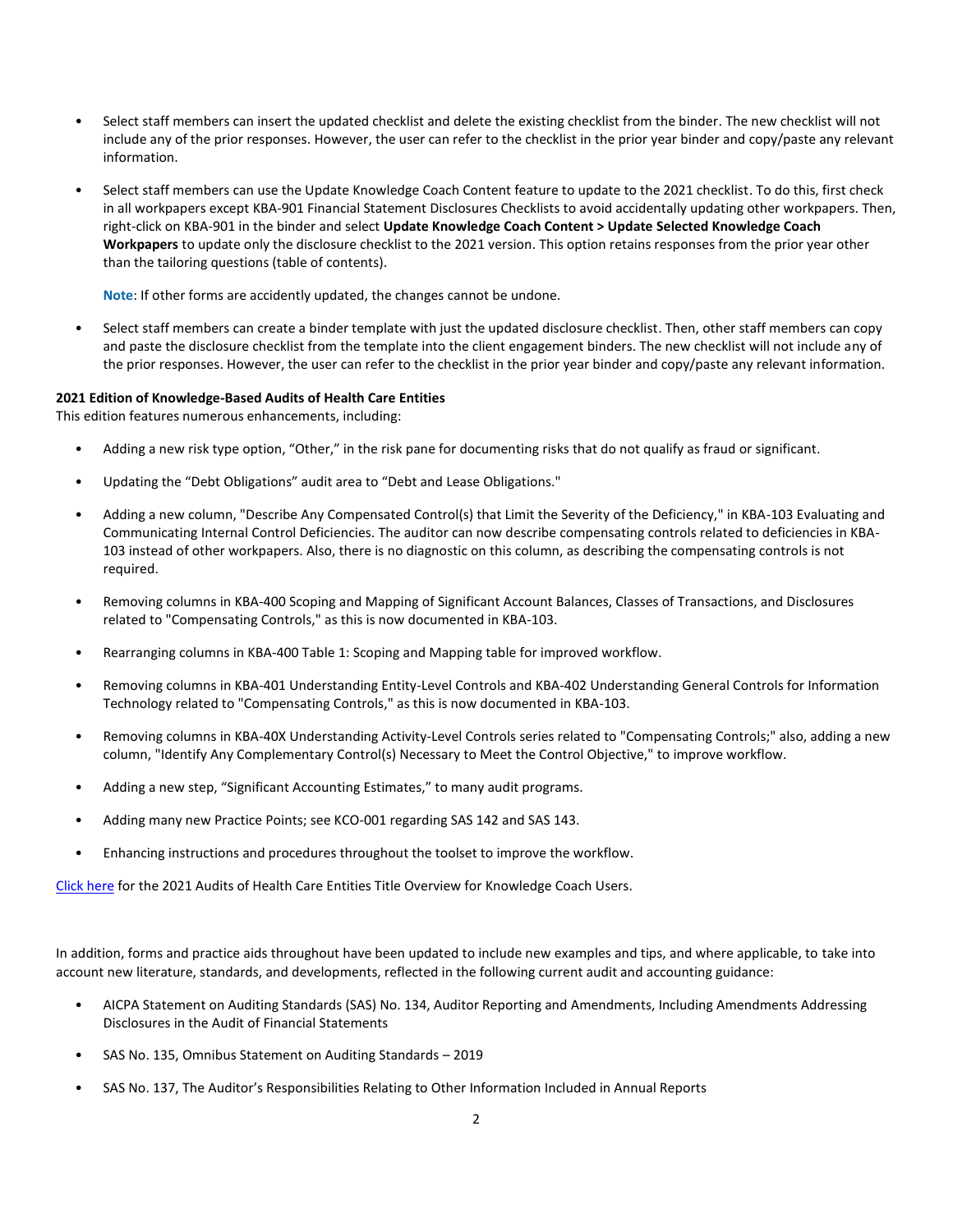- SAS No. 138, Amendments to the Description of the Concept of Materiality
- SAS No. 139, Amendments to AU-C Sections 800, 805, and 810 to Incorporate Auditor Reporting Changes From SAS No. 134
- SAS No. 140, Amendments to AU-C Sections 725, 730, 930, 935, and 940 to Incorporate Auditor Reporting Changes From SAS Nos. 134 and 137
- SAS No. 141, Amendment to the Effective Dates of SAS Nos. 134–140
- FASB Accounting Standards Codification through Accounting Standards Update No. 2021-04
- AICPA Ethics Interpretation, Information System Services (ET sec.1.295.145)

The following standards have not been fully incorporated but are discussed in practice alerts:

- SAS No. 142, Audit Evidence (effective for periods ending on or after December 15, 2022)
- SAS No. 143, Auditing Accounting Estimates and Related Disclosures (effective for periods ending on or after December 15, 2023)

## **CCH® ProSystem** *fx***® Engagement 2020 Compatibility**

This title can be installed on Engagement v2020 by first installing the Engagement v2020.2.4 Update. The latest update can be downloaded via CCH Software Delivery Manager. This update allows you to use the 2021 content without installing Engagement v2020 until your firm plans to update.

## **CCH Axcess Knowledge Coach Instructions and Information**

No installation is necessary. Once released, the title will be available for use after login. See the help topic Updating Industry Content to the [Latest Version](https://knowledgecoach.cchaxcess.com/Knowledge-Coach/Content/Engagements/Eng-Update-content.htm) for instructions about applying the updated title.

## **CCH ProSystem** *fx* **Knowledge Coach Instructions and Information**

#### **Updating Your Title**

If you are updating from a previous version of this title, review **Help > Knowledge Coach Help Topics**, then select "Updating to the Latest Version of a Workpaper" from the Table of Contents.

#### **Best Practices**

- Save changes to workpapers before closing the workpaper or the binder to ensure data is correctly updated.
- If Microsoft® Word crashes when using Knowledge Coach, before closing the binder, use the **Save Knowledge Coach Answers** option in the binder view under the Tools menu. This saves all data within tables.
- You can view other Knowledge Coach best practices on ou[r Website.](https://support.cch.com/kb/solution/000034942/sw34947)

#### **License Requirements**

This title requires the Knowledge-Based Audits of Health Care Entities license. Users who do not have a license for this title cannot use Knowledge Coach functionality in workpapers.

- For information on updating your licensing, see [How do I add or update CCH ProSystem](https://support.cch.com/kb/solution.aspx/sw3937) *fx* Engagement Licenses? on our Support Website.
- For more information on assigning licenses, see [How do I assign Engagement licenses?](https://support.cch.com/kb/solution.aspx/sw3943) on our Support Website.